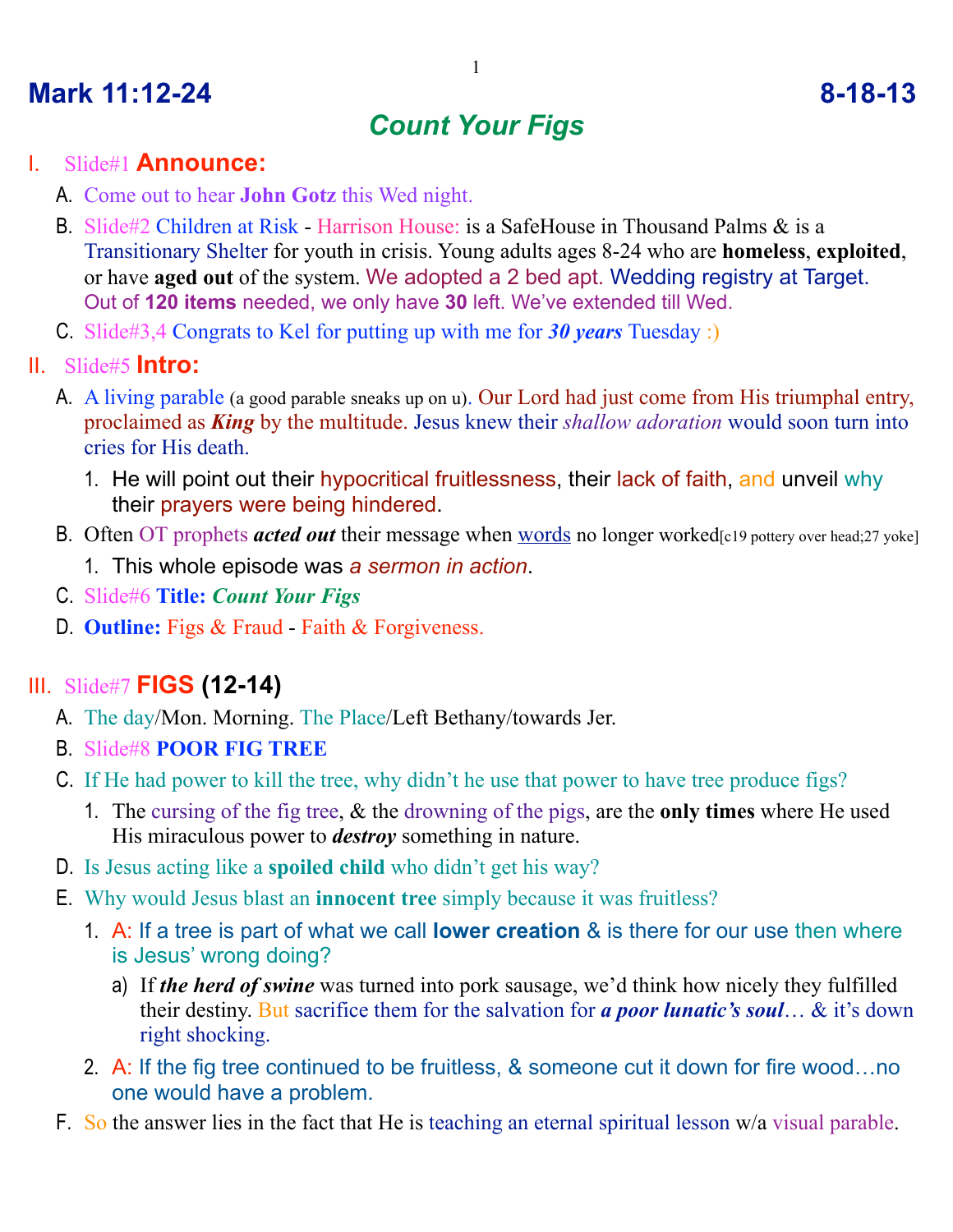2

G. So in actuality, Jesus makes this a very honored tree, right up next to the tree used to make His cross. – For, from this tree many have been **warned** & **helped** from its lessons.

#### H. Slide#9 **PECULIAR FIG TREE**

- I. It has the unusual characteristic of producing its **fruit** *before* its **leaves**.
- J. It produces **leaves** in March/April. **Fruit** not until June; *another crop* in Aug; & possibly *a 3rd crop* in December.
	- 1. It's possible then that though it wasn't the "*season for fruit*" there could be left over fruit from the previous season.
- K. There maybe many **leaves** that people admire in you, but is there **fruit** people can enjoy?

#### L. Slide#10 **FIG***URATIVE* **FIG TREE**

- M. The Fig Trees represented what in the OT? (Israel)
	- 1. Hosea 9:10 I found Israel Like grapes in the wilderness; I saw **your fathers** as the firstfruits on the **fig tree** in its first season.
- N. Many people believe they will escape the judgment of God simply because they burst forth w/ *religious leaves*. How can this passage serve as a warning to them?

#### O. Slide#11 **INSTRUCTIONAL FIG TREE**

- P. Israel had *nothing but leaves*.
- Q. The Fig Tree pictures Israel, **taking up space** but not producing fruit.
- R. The Parable of the Fig Tree in Luke give an example of this. (Lk.13:6-9)
- S. Jesus is still seeking fruit from His people. To Be fruitless is sin.
	- 1. Jn.15:16 You did not choose Me, but I chose you and appointed you that you should **go and bear fruit**, and that your **fruit should remain**.
- T. Slide#12 Fruit? *But the fruit of the Spirit is love, joy, peace, longsuffering, kindness, goodness, faithfulness, gentleness, self-control.*
	- 1. Fruit also includes: [1] Rt Character (Christlike character) [2] Rt Character will result in Rt Conduct (a life characterized by good works) [3] A faithful witness [4] Lips that praise God (5) A generous giving of one's money (brings fruit to our account)
- U. Don't settle for **shiny leaves**. And, don't try to cover your *spiritual nakedness* with religious Fig Leaves.
- V. Looking for fruit on the **fig tree** represents what Jesus was looking for in the **Temple**, & what Jesus is looking for in **your Temple**. *Count Your Figs!*

## IV. Slide#13 **FRAUD (15-19)**

A. "The trouble w/**righteous anger** is that it is so much easier to be **angry** than **righteous**."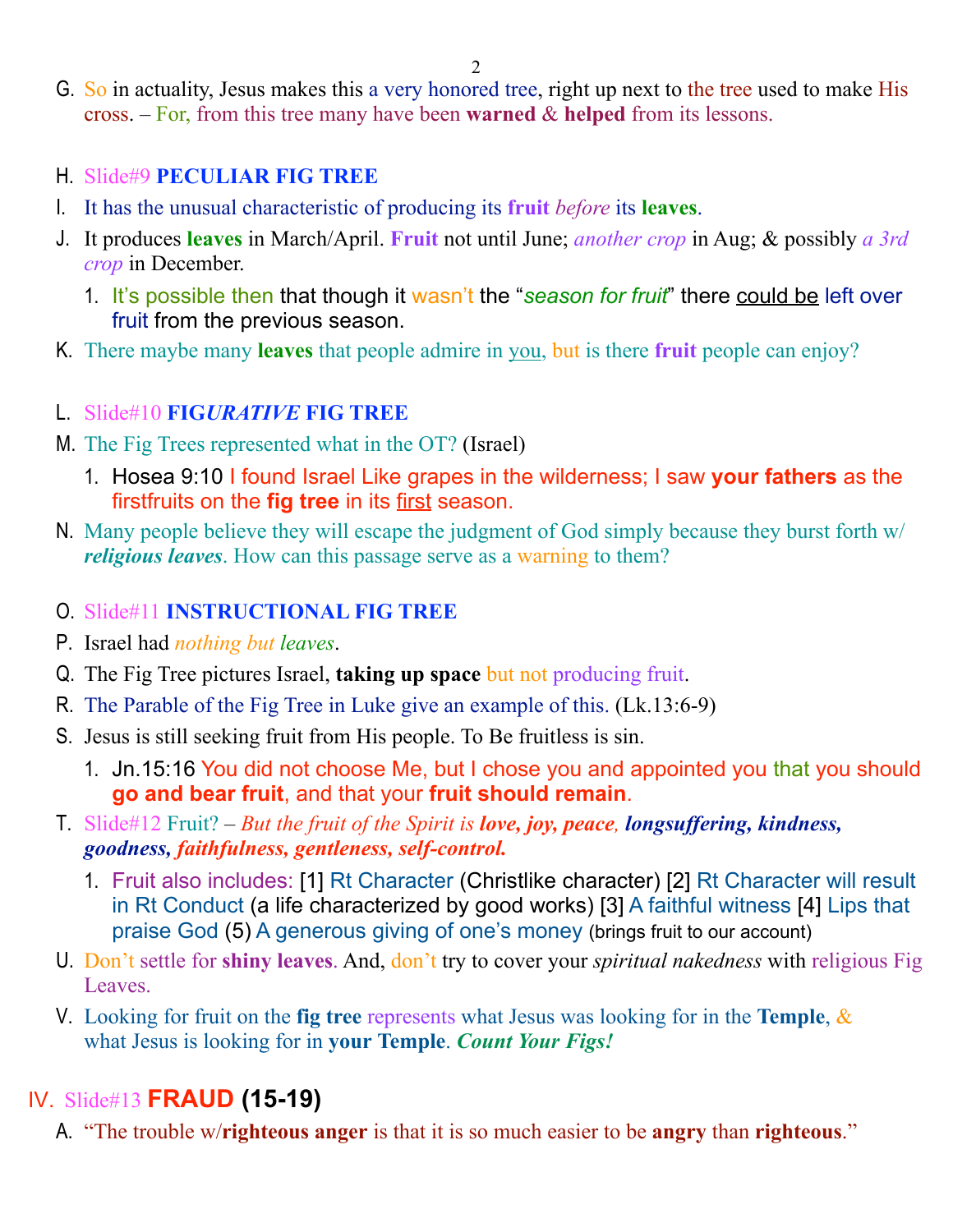- 1. But it is possible to be *both*.
- B. Slide#14 **SHEKEL CONVERTERS** (15a)
- C. This all took place in *the court of the Gentiles* (only place where gentiles were allowed)
- D. Jesus should have found **prayer** & **worship** there…not a noisy market place.
- E. Jesus had cleansed the Temple in the beg of His ministry in Jn. 2 at His *1st Passover visit*.
- F. Temple Tax was paid annually w/the *Jewish silver ½ shekel*.
	- 1. So people had to exchange their Greek & Roman money which became a lucrative, dirty business.
	- 2. "Instead of a place for **praying**, it became a place for **preying** & **paying**!" (www)
- G. Slide#15,16 **DOVE TRAFFICKERS** (15b)
- H. Doves were an offering for the poor.
- I. Its what Jesus' parents brought at *His own baby dedication* at the Temple.
- J. Barclay said, "**Outside** doves cost as little as 3 ½ pence a pair, **inside** they were as much as 75 pence a pair."
- K. I think you know how it grieves the heart of our Lord to take advantage of the poor.
	- 1. Prov.22:22,23 Do not rob the poor because he is poor, Nor oppress the afflicted at the gate; For the LORD will plead their cause, And plunder the soul of those who plunder them.
- L. This seemed to be the **County Fair** & the **Stock Exchange** all rolled into one.
- M. Slide#17 **SHAMEFUL SHORTCUTS** (16)
- N. They were using the temple mount for a *shortcut* from one side of the city to the other.

#### O. Slide#18 **ROBBERS IN GOD'S LIVING ROOM** (17)

- P. **His House** was for *the tithe, the sacrifice, prayer, outreach, worship, teaching, healing, & purification*...to name a few.
	- 1. Def of **worship** by *Archbishop William Temple*: To quicken the conscience by the holiness of God, To feed the mind w/the truth of God, To purge the imagination by the beauty of God, To open the heart to the love of God, To devote the will to the purpose of God.
- Q. A *Den of Thieves* is what? A place where thieves **hide** after they've committed their crimes.
	- 1. The Jews were using the temple ceremonies to **cover up** their **secret sins**.
- R. "The Temple can only **give** sanctuary **AS** a Sanctuary." *Derek Kidner*
	- 1. When man takes over…God leaves.
- S. Note the Digression:
	- 1. Slide#19a Mt.21:13 (My house) **My house** shall be called a house of prayer,
	- 2. Slide#19b Mt.23:38 (your house) See! **Your house** is left to you desolate.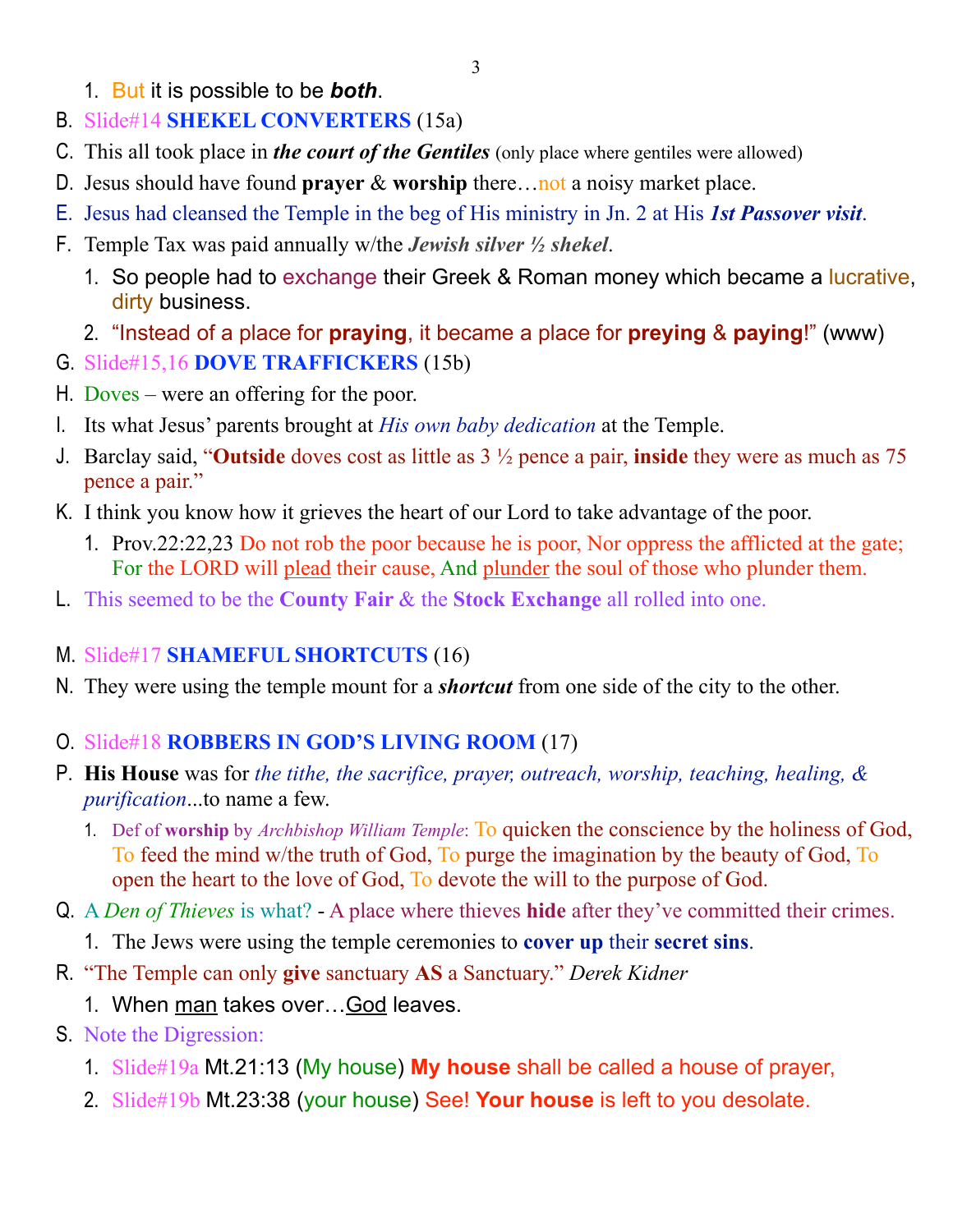- 3. Slide#19c Mt.24:2 (No house) Assuredly, I say to you, not one stone shall be left here upon another, that shall not be **thrown down**.
	- a) *My house, Your house, No house.*
- T. **Jesse James** killed a fellow in a bank robbery and shortly thereafter was **baptized** in the Kearney Baptist Church. Then he killed another man, a bank cashier, and joined the church **choir** and taught hymn-singing. He liked Sundays, Jesse did, but he couldn't always show up at church…on 2 Sundays, he robbed trains.
- U. Do we as church members flee to church on Sundays in an attempt to **cover up** our sins? Do we "go to church" in order to maintain our reputation, or to worship & glorify God? If Jesus showed up today in **our church** what changes would he make? If Jesus showed up today in **our personal temple**(body) what changes would he make?

### V. Slide#20 **FAITH (20-24)**

- A. The day/Tues. Morning. The Place/Left Jerusalem back towards Bethany.
- B. Slide#21,22 (20b) When we stop bearing **fruit**, the problem always starts w/the **roots**.
	- 1. When a person dries up *spiritually* it is usually from the **roots**.
		- a) 2 Kings 19:30 And the remnant who have escaped of the house of Judah Shall again **take root** downward, And **bear fruit** upward. NIV *take root below and bear fruit above.*
	- 2. *This also may speak to* the *totality of its destruction*.
		- a) The fig-tree represents the nation of Israel. Its spiritual roots were **dead**. And it could not produce **fruit**.
- C. (21) Peter was shocked, it had only been **24 hours** & it was *withered*.
- D. Jesus indicates **2 aspects of fruit** He was looking for: **Faith** Fruit & **Forgiveness** Fruit.
	- 1. **Prayer** seems to be the link in all of this: see vs.17, 24, 25.
	- 2. This is a new treatment on prayer that doesn't require a Temple.
- E. Slide#23 A Lesson on **Faith Fruit**
- F. He starts with simply…Have *faith* in God. Or, constantly be *trusting* God. Or, live in a state of *dependence* on Him.
	- 1. Slide#24 Then He adds a very challenging statement…*mountain, be removed.*
		- a) Mountains in Scripture often refers to a great difficulty.
			- (1) To all intents & purposes...it is something *impossible*.
		- b) Slide#25 We face *mountains of discouragement; mountains of opposition; mountains of business difficulties; mountains of an unstable economy; mountains of marital squabbles.*
		- c) We can *move these mountains* only by **trusting** God.
- G. (24) Now He says the same, just a little more **concise**.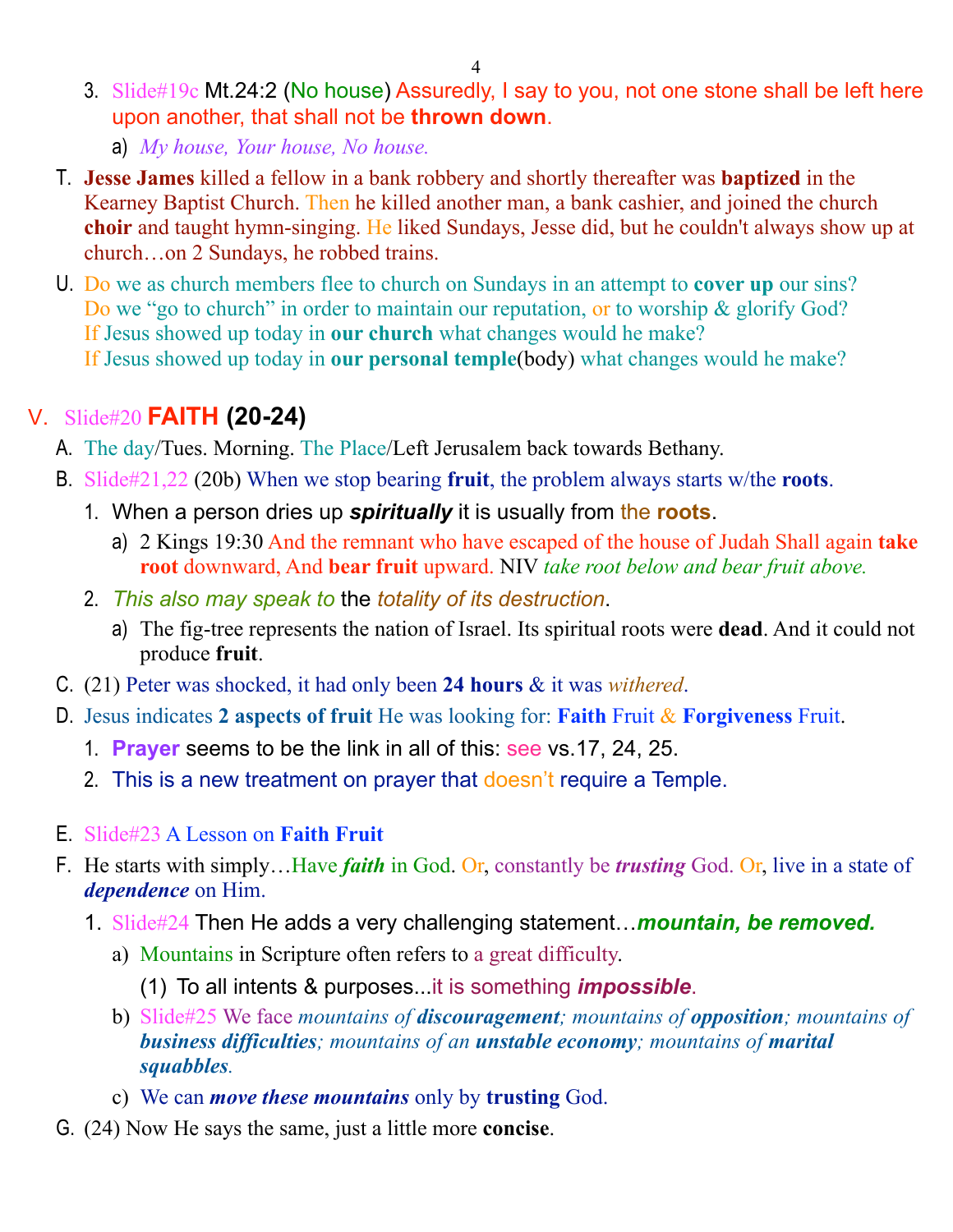- 1. Whatever this *believe that you receive them* ultimately means, we know that to **not do it** is one of the greatest *hindrances* to prayer.
- 2. Do you think that the larger percentage of **limitations to prayer** is because of **us**, or **God**? (Sure, **He** limits when it is *not His will*; but **we** may limit by *not praying*; *asking amiss* i.e. w/wrong motives.
- 3. Slide#26 "The **beginning** of anxiety is the **end** of faith, & the **beginning** of true faith is the **end** of anxiety." George Muller
- H. So is this a blanket promise in vs.24?
	- 1. Is this the only lesson on prayer in the NT?
	- 2. Does this mean that if you pray hard enough & really believe God is obligated to answer you, no matter what you ask?
		- a) That's not faith in God, but *faith in faith*, or *faith in feelings*.
	- 3. Slide#27 Faith is not a sense, nor sight, nor reason, but simply taking God at His word<sup>1</sup>
		- a) I believe God that it will be just as it was told me. Acts 27:25 [Paul re:the sailors safety on board]

## VI. Slide#28 **FORGIVENESS (25,26)**

- A. Slide#29 A Lesson on **Forgiveness Fruit**
- B. We must have **Faith** & **Forgiveness** when we pray, or God will not answer.
	- 1. Slide#30 An *unforgiving spirit* will form a **fatal roadblock** in our prayer life.
	- 2. Ps.66:18 If I had not confessed the sin in my heart, the Lord would not have listened. (NLT)
- C. (26) We do not **earn** God's blessing by forgiving one another.
	- 1. Our forgiving spirit is one evidence that our hearts are right w/God & that we want to obey His will. (ww)
	- 2. This makes it possible for the Father to **hear** us & to **answer** prayer.
- D. We'll grab this last section real quick & add Fib, to *Figs & Fraud*; *Faith & Forgiveness*.

## VII. Slide#31 **FIB (27-33)**

- A. WHO SAID SO? (27-33)
- B. (27) The day/Tues. Afternoon. The Place/Back in the Temple court.
	- 1. This was the Sanhedrins right & responsibility to investigate anyone who claimed to be sent by God. - Except...they didn't have open minds or sincere motives.
- C. (28) By what authority means *what kind of authority*…i.e. **human** or **divine**?
- D. By what authority was He doing what things? (probably the cleansing of the Temple, day before)

<span id="page-4-0"></span><sup>1</sup> Christmas Evans, born on Dec.25, 1766-1838; Greatest Wales Preacher.